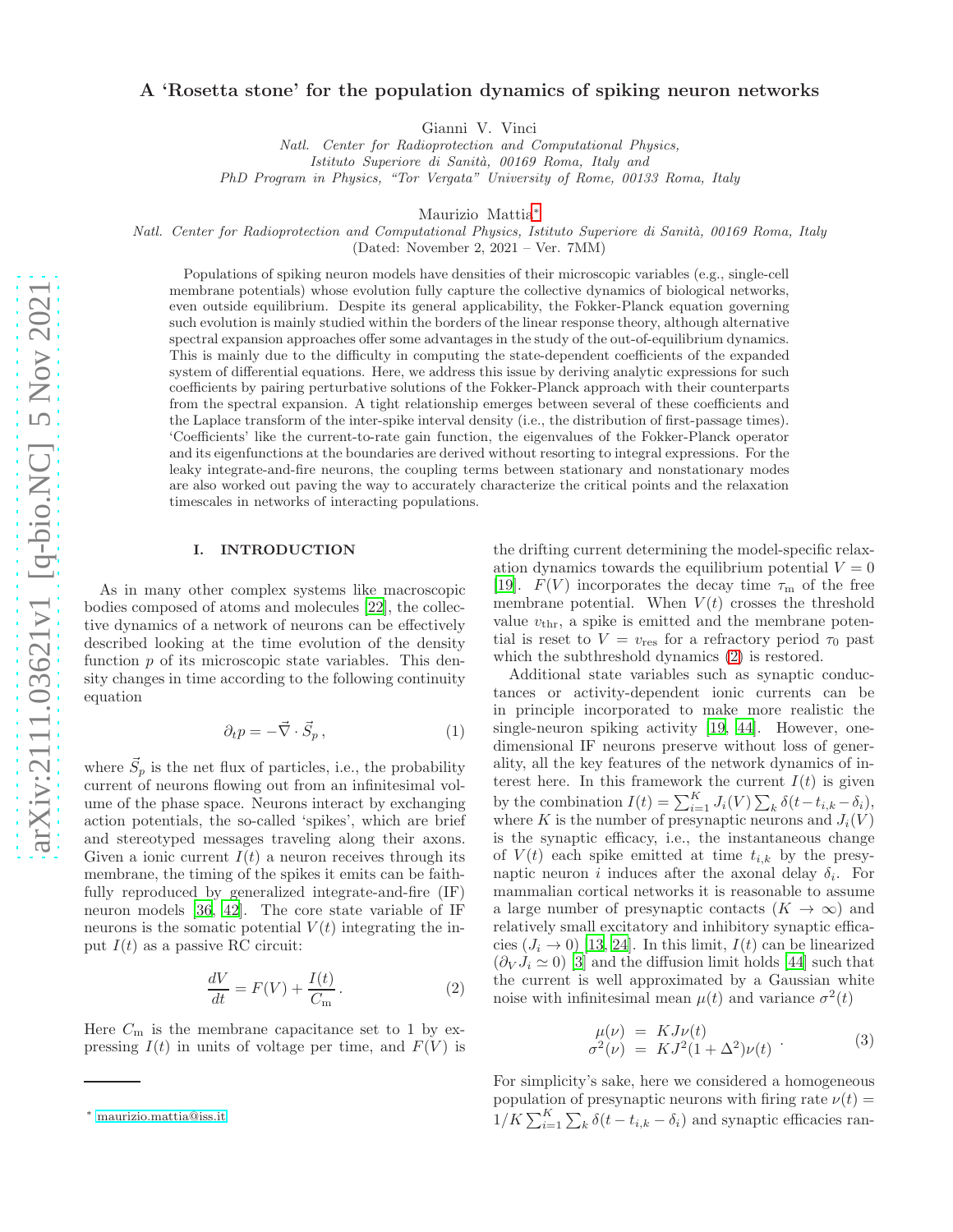domly distributed with mean  $J$  and standard deviation  $\Delta J$ .

By incorporating the above stochastic current in Eq. [\(2\)](#page-0-1), a Langevin equation for the membrane potential of a single neuron results:

<span id="page-1-0"></span>
$$
dV = [F(V) + \mu] dt + \sigma dW.
$$
 (4)

Here,  $W(t)$  is the standard memoryless Wiener process with 0 mean and unit variance:  $\langle W(t)W(t') \rangle = \delta(t - t').$ Note that, as the infinitesimal moments in Eq. [\(3\)](#page-0-2) depend on time via the firing rate  $\nu(t)$ ,  $V(t)$  is in general a inhomogeneous stochastic process [\[7,](#page-9-3) [26\]](#page-10-5) leading to a faithful description of the out-of-equilibrium population dynamics. In homogeneous populations of  $N$  neurons with similar single-neuron parameters like  $v_{\text{thr}}$ ,  $v_{\text{res}}$  and  $\tau_{\rm m}$ , and constant connection likelihood  $\epsilon = K/N$ , the membrane potentials of different cells can be seen as independent stochastic realizations of the same Eq. [\(4\)](#page-1-0). In the cortical network limit such independence is granted by having  $J \to 0$ , while the central limit theorem with  $K \to \infty$  leads to have input currents with the same  $\mu$ and  $\sigma^2$ .

This 'extended' mean-field approximation [\[2\]](#page-9-4) including also the fluctuation size  $\sigma$  of the 'field' (i.e., the synaptic current), is the foundation of the so-called population density approach [\[7,](#page-9-3) [20,](#page-9-5) [21,](#page-10-6) [26,](#page-10-5) [31\]](#page-10-7) where the continuity equation [\(1\)](#page-0-3) reduces to the following Fokker-Planck equation:

<span id="page-1-1"></span>
$$
\partial_t p = -\partial_v S_p = -\partial_v [(F + \mu)p] + \frac{1}{2} \sigma^2 \partial_v^2 p \equiv \mathcal{L} p \,. \tag{5}
$$

Here  $\mathcal{L} = -\partial_v (F + \mu) + \frac{1}{2} \sigma^2 \partial_v^2$  is the Fokker-Planck operator. From Eq. [\(3\)](#page-0-2) it is apparent that all neurons are driven by different currents with same statistics determined by the firing rate  $\nu(t)$  of the whole population. Thus, although two generic neurons are not directly influencing each other, they both have dynamics conditioned by the same collective activity of the network.

In this framework, the firing rate is the flux of realizations (i.e., neurons) crossing the emission threshold  $v_{\text{thr}}$ 

<span id="page-1-2"></span>
$$
\nu(t) = S_p(v_{\text{thr}}) = -\frac{1}{2} \sigma^2 \partial_v^2 p \big|_{v = v_{\text{thr}}} , \qquad (6)
$$

resulting from Eq. [\(5\)](#page-1-1) by setting  $p(v_{\text{thr}}, t) = 0$  as  $v_{\text{thr}}$  is an absorbing barrier for the diffusive process  $V(t)$  [\[44\]](#page-10-3).

Finding the general solutions of Eq. [\(5\)](#page-1-1) is challenging, and this is due to two main reasons. Firstly, the Fokker-Planck operator depends on  $\mu(\nu)$  and  $\sigma^2(\nu)$ , and, as the firing rate depends on  $p(v, t)$  from Eq. [\(6\)](#page-1-2), it makes  $\mathcal{L} = \mathcal{L}(p)$ . Eq. [\(5\)](#page-1-1) is thus a nonlinear partial differential equation. Secondly, when a neuron emits a spike, it does not disappear even if it is 'absorbed' in  $v_{\text{thr}}$ . Actually, its dynamics is restored after resetting the membrane potential to  $v_{\text{res}}$ . This guarantees that the number of neurons is conserved, i.e.,  $\int_{v_{\min}}^{v_{\text{thr}}} p(v, t) dv = 1$  at any time t. Such reset is incorporated in Eq. [\(5\)](#page-1-1) by reentering the exiting flux of realizations in  $v_{\text{thr}}$  as a point-like source  $\delta(v - v_{\text{res}})\nu(t - \tau_0)$ . This source gives rise to a peculiar boundary condition:  $S_p(v_{\text{res}}^+) - S_p(v_{\text{res}}^-) = \nu(t - \tau_0)$ . As a result, the flux  $S_p(v)$  is non-vanishing even under stationary conditions  $[1, 7, 16, 21]$  $[1, 7, 16, 21]$  $[1, 7, 16, 21]$  $[1, 7, 16, 21]$  $[1, 7, 16, 21]$  $[1, 7, 16, 21]$ , leading to a breaking of the so-called 'potential condition' [\[39\]](#page-10-8) usually holding in equilibrium statistical physics and hardly relying on the detailed balance.

In addition to the numerical integration of the partial differential equations  $(1)$  and  $(5)$   $[8, 12, 31, 33]$  $[8, 12, 31, 33]$  $[8, 12, 31, 33]$  $[8, 12, 31, 33]$  $[8, 12, 31, 33]$ , their analytical characterization is mainly investigated via the linear response theory dealing with the small deviations from the equilibrium states [\[1,](#page-9-6) [6](#page-9-10), [7,](#page-9-3) [16,](#page-9-7) [20,](#page-9-5) [37](#page-10-10), [38,](#page-10-11) [43\]](#page-10-12). Due to its derivation intricacy only few valuable attempts have been pursued investigating perturbatively nonlinear dynamical regimes like limit cycles [\[5](#page-9-11), [7](#page-9-3)].

An alternative approach is to expand the density  $p$  as a linear combination of the eigenfunctions  $\phi_n(v)$  of the Fokker-Planck operator  $\mathcal{L}$ 

<span id="page-1-3"></span>
$$
\mathcal{L}\phi_n = \lambda_n \phi_n , \qquad (7)
$$

corresponding to the eigenvalues  $\lambda_n$ , i.e., the spectrum of  $\mathcal{L}$ . Firstly adopted in [\[1,](#page-9-6) [21](#page-10-6)] to study the population dynamics of neuronal networks, this is a standard approach in statistical physics [\[15,](#page-9-12) [39\]](#page-10-8). It is reminiscent of the time-dependent Hartree-Fock theory in quantum mechanics [\[29](#page-10-13)] where the basis  $\{\phi_n\}_{n\in\mathbb{Z}}$  moves in time following the system evolution. Indeed,  $\mathcal{L}$  – and hence  $\phi_n$  – depends parametrically on the time-dependent firing rate [\[21](#page-10-6), [26](#page-10-5)]. Interestingly, the nonstationary modes  $\phi_n$  associated to the non-vanishing eigenvalues  $\lambda_n$  of  $\mathcal{L}$ , display a hierarchy of timescales [\[4](#page-9-13), [21](#page-10-6), [26\]](#page-10-5) such that only the slowest modes of the spectrum contribute to the firing rate dynamics making it low-dimensional [\[1](#page-9-6), [26](#page-10-5), [40\]](#page-10-14).

This elegant 'spectral expansion' approach is particularly well suited to describe the out-of-equilibrium dynamics of neuronal networks as it does not relies on the perturbations of equilibrium states. However, it comes at a price: the coefficients of such expansion taking into account recurrent and external synaptic couplings, involve integrals that only in simplified models can be analytically solved [\[20,](#page-9-5) [26](#page-10-5)]. Not only, if the firing rate fluctuates due to a broadband input from upstream neurons – or endogenously expressed in finite-size networks (i.e., composed of a finite number of neurons) – are taken into account, the approach requires to manage series which are not easily summable. This is an issue typically arising when second-order statistics like the Fourier powerspectrum  $P_{\nu}(\omega) = |\nu(\omega)|^2$  is studied under stationary conditions [\[25](#page-10-15)[–27\]](#page-10-16).

Starting from such remarks, here we address the following question: is there any way to exploit the advantages of both the perturbative and the spectral expansion approach to overcome their intrinsic limitations? In what follows we aim at using the relaxation dynamics of an uncoupled set of neurons and the response to small perturbations of a coupled network as a 'Rosetta stone'. This will allow us to translate some key expressions with a closed form in both linear response and re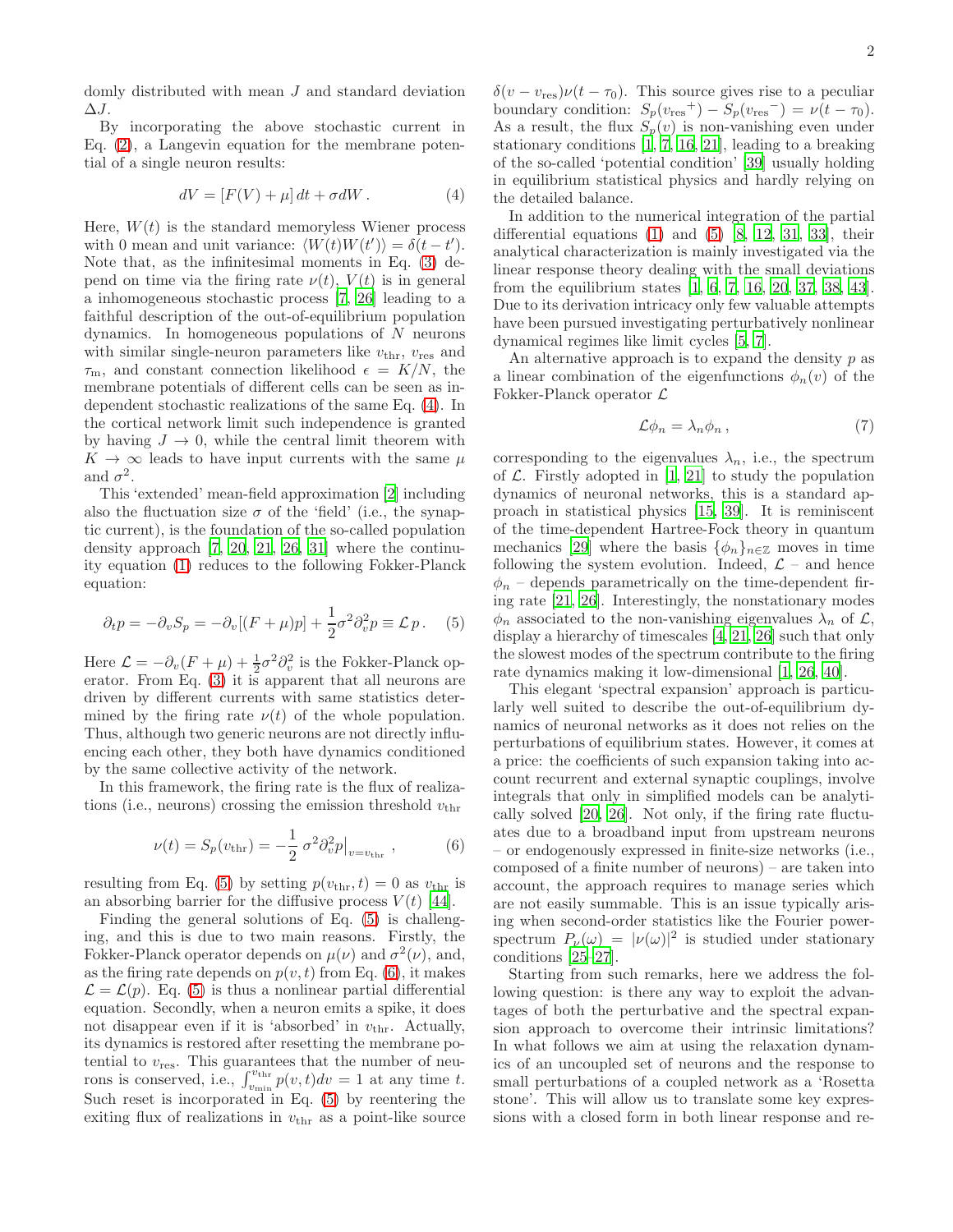newal theory into compact and manageable sum of series and state-dependent coefficients for the spectral expansion approach. The results of this effort pave the way to a further exploitation of the spectral expansion to investigate the out-of-equilibrium dynamics of spiking neuron networks.

### II. MATCHING THE RELAXATION OF  $\nu(t)$

Under stationary conditions and in presence of synaptic current fluctuations ( $\sigma \neq 0$ ), the collective firing rate  $\nu(t)$  of a set of uncoupled IF neurons always approaches an equilibrium point  $\nu_0$ . Due to the reset mechanism following the emission of a spike, IF neurons are Markovian renewal processes. As such, inter-spike intervals (ISIs) separating two consecutive spikes do not depend on the ISIs occurred before. Finding the probability  $\rho(t)dt$  to have an ISI in the interval  $[t, t + dt]$  is a first-passage time problem [\[44\]](#page-10-3), since it requires to know when  $V(t)$ crosses the threshold  $v_{\text{thr}}$  for the first time starting from  $V(0) = v_{\text{res}}$ . With this initial condition, the ISI density can be interpreted as the probability of first-spike occurrence  $\rho_1(t) \equiv \rho(t)$ , leading to recursively define the density  $\rho_k(t)$  of the k-th emitted spike as

<span id="page-2-1"></span>
$$
\rho_k(t) = \int_0^t \rho(t)\rho_{k-1}(t-\tau)d\tau.
$$
 (8)

This 'renewal equation' [\[19,](#page-9-0) [44\]](#page-10-3) allows to derive the socalled 'hazard' function, i.e., the mean density of spikes emitted by an isolated IF neuron at time  $t$ 

<span id="page-2-0"></span>
$$
\nu(t) = \sum_{k=1}^{\infty} \rho_k(t), \qquad (9)
$$

which in turn is equivalent to the relaxation to equilibrium of the firing rate  $\nu(t)$ .

The firing rate in Eq. [\(9\)](#page-2-0) has a straightforward Laplace trasform  $\nu(s) \equiv \int_0^\infty \nu(t)e^{-st}dt$ . Indeed, being  $\rho_k(t)$  a convolution, Eq.  $(8)$  reduces to

$$
\rho_k(s) = \rho(s)\rho_{k-1}(s) = \rho(s)^k.
$$

Introducing it in Eq. [\(9\)](#page-2-0),  $\nu(s)$  results to be

<span id="page-2-4"></span>
$$
\nu(s) = \sum_{k=1}^{\infty} \rho_k(s) = \sum_{k=1}^{\infty} \rho(s)^k = \frac{1}{1 - \rho(s)} - 1
$$
  
= 
$$
\frac{\rho(s)}{1 - \rho(s)}.
$$
 (10)

This equation establishes a direct nonlocal relationship between the firing rate of a homogeneous pool of independent neurons and the ISI density of a single cell [\[10,](#page-9-14) [19\]](#page-9-0).

#### A. Relaxation dynamics from the spectral expansion

The firing rate  $\nu(t)$  of the mentioned set of independent neurons can be alternatively derived by expanding the density  $p(v, t)$  in Eq. [\(5\)](#page-1-1) as

$$
p(v,t) = \sum_{n} a_n(t)\phi_n(v),
$$

where  $a_n(t) = \langle \psi_n | p \rangle = \int_{v_{\min}}^{v_{\text{thr}}} \psi_n(v) p(v, t) dv$  are the projections of  $p$  on the eigenfunctions (i.e., the modes) of the operator  $\mathcal L$  defined in Eq. [\(7\)](#page-1-3). The infinite set  $\{\psi_n(v)\}\$  with  $n \in \mathbb{Z}$ , is an orthonormal basis of a non-Hermitian space such that  $\langle \psi_n | \phi_m \rangle = \delta_{nm}$  [\[21,](#page-10-6) [26](#page-10-5)]. Here,  $\psi_n(v)$  are the eigenfunctions of the adjoint operator  $\mathcal{L}^{\dagger} =$  $(F+\mu)\partial_v + \frac{1}{2}\sigma^2\partial_v^2$  defined as  $\langle \mathcal{L}^{\dagger}\psi_n|\phi_n\rangle \equiv \langle \psi_n|\mathcal{L}\phi_n\rangle$ , and having the same spectrum as in Eq. [\(7\)](#page-1-3):  $\mathcal{L}^{\dagger} \psi_n = \lambda_n \psi_n$ . The 'expanded' p in the Fokker-Planck equation leads to the following equivalent dynamics for the projections  $a_n$ :

$$
\dot{\vec{a}} = \Lambda \vec{a} \n\nu = \Phi + \vec{f} \cdot \vec{a}
$$
\n(11)

<span id="page-2-2"></span>where the contribution due to the stationary mode ( $n = 0$ ) with  $\lambda_0 = 0$ ) has been isolated, and a matrix formalism has been adopted such that  $\{\vec{a}\}_n = a_n$  and  $\{\Lambda\}_{nm} =$  $\lambda_n \delta_{nm}$  with  $m, n \neq 0$  [\[21,](#page-10-6) [26\]](#page-10-5). The current-to-rate gain function

$$
\Phi(\mu, \sigma) = S_{\phi_0}(v_{\text{thr}}) = -\frac{1}{2}\sigma^2 \partial_v^2 \phi_0 \Big|_{v=v_{\text{thr}}} \qquad (12)
$$

is the flux of realization crossing  $v_{\text{thr}}$  under stationary condition, i.e., the asymptotic firing rate  $\nu_0$ . The flux due to the nonstationary modes  $(\phi_n \text{ with } n \neq 0)$  are instead the elements of the infinite vector  $\tilde{f}$ , which can be conveniently set to  $f_n = 1/\tau_{\mathrm{m}}$  [\[14\]](#page-9-15).

The linear system [\(11\)](#page-2-2) has a straightforward solution having constant coefficients ( $\mu$  and  $\sigma$  do not depend on time):

$$
\vec{a}(t) = e^{\mathbf{\Lambda}t}\vec{a}(0) \n\nu(t) = \Phi + \vec{f} \cdot \vec{a}
$$
\n(13)

<span id="page-2-3"></span>As all neurons have a starting membrane potential  $V(0) = v_{\text{res}}$ ,  $p(v, 0) = \delta(v - v_{\text{res}})$  and the initial value of the projections result to be

$$
a_n(0) = \langle \psi_n | p(v, 0) \rangle = \psi_n(v_{\text{res}}).
$$

#### B. ISI moments and sums in the spectral expansion

A first sum of coefficients from the spectral expansion results by setting  $t = 0$  in the relaxation dynamics [\(13\)](#page-2-3):

<span id="page-2-5"></span>
$$
\Phi = -\vec{f} \cdot \vec{\psi}_{\text{res}} \equiv -\frac{1}{\tau_{\text{m}}} \sum_{n \neq 0} \psi_n(v_{\text{res}}), \quad (14)
$$

where we took into account that  $\nu(0) = 0$ . To our knowledge, this is a novel expression to carry out the currentto-rate gain function  $\Phi(\mu, \sigma)$  for any IF neuron model.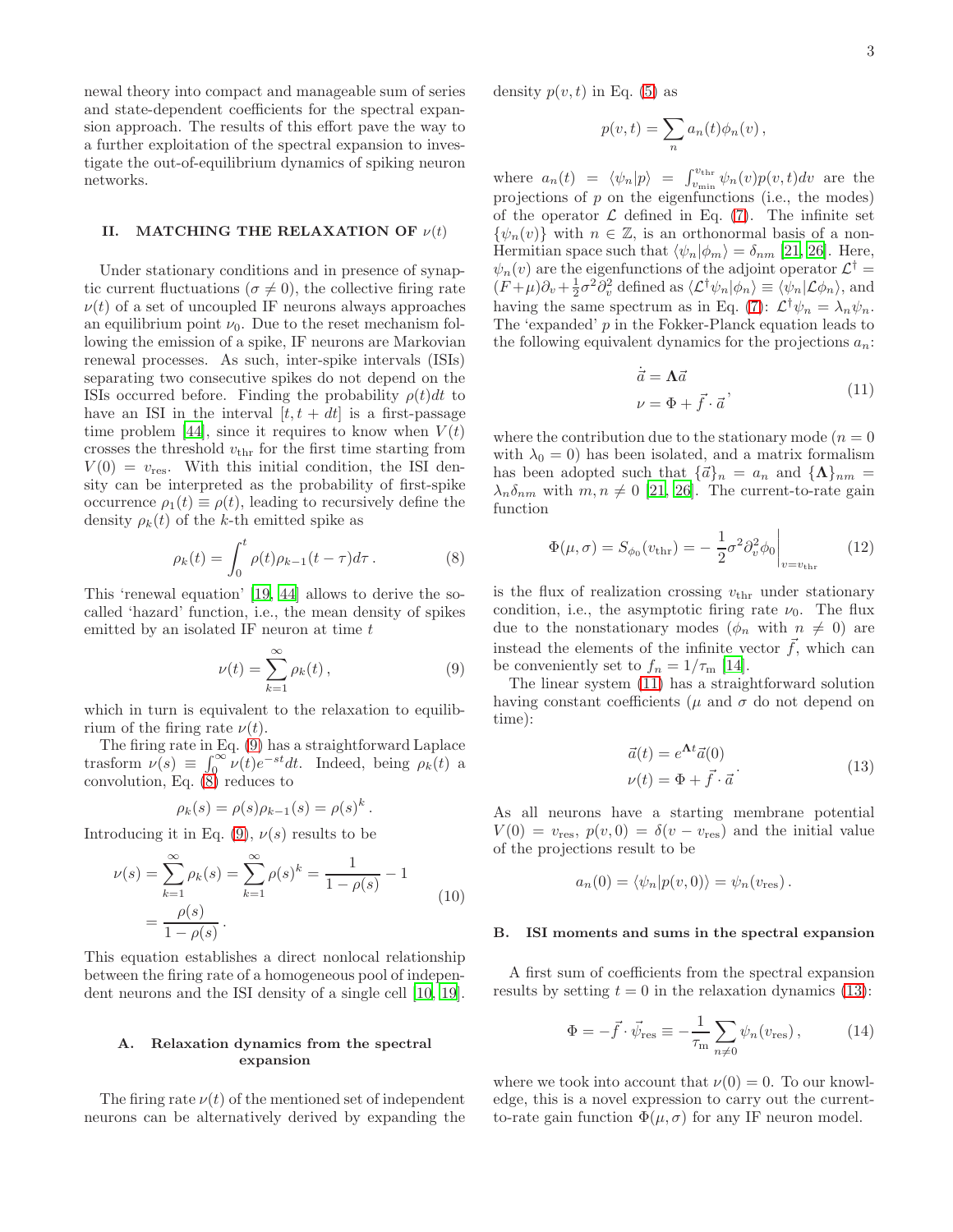We anticipate that this is only a particular case of a more general result. Indeed, the Laplace transform  $\nu(s)$ from the renewal theory in Eq. [\(10\)](#page-2-4) can be directly compared to the one resulting from the firing rate equation [\(11\)](#page-2-2). In this case we have

$$
s\,\vec{a}(s) - \vec{a}(0) = \mathbf{\Lambda}a(s)
$$

$$
\nu(s) = \frac{\Phi}{s} + \vec{f} \cdot \vec{a(s)}
$$

leading to  $\vec{a}(s) = (s\mathbf{I} - \mathbf{\Lambda})^{-1} \vec{\psi}_{\text{res}}$ , and eventually to

$$
\nu(s) = \frac{\Phi}{s} + \vec{f} \cdot (s\mathbf{I} - \mathbf{\Lambda})^{-1} \vec{\psi}_{\text{res}}.
$$
 (15)

Recalling Eq. [\(10\)](#page-2-4) and comparing the two transform  $\nu(s)$ we obtain:

<span id="page-3-0"></span>
$$
\frac{\rho(s)}{1-\rho(s)} - \frac{\Phi}{s} = \vec{f} \cdot (s\mathbf{I} - \mathbf{\Lambda})^{-1} \vec{\psi}_{\text{res}} \equiv h(s) , \qquad (16)
$$

highlighting a tight relationship between the ISI density  $\rho(t)$ , the eigenvalues  $\lambda_n$  and  $\vec{\psi}_{\text{res}}$ .

From Eq. [\(16\)](#page-3-0) other sums can be worked out recalling that the ISI moments  $\langle (-t)^k \rangle = \lim_{s \to 0} \frac{d^k \rho(s)}{ds^k}$ . We then perform the same limit on both hand sides of the equation finding that

$$
\lim_{s \to 0} h(s) = \frac{\Phi \langle t^2 \rangle - 2 \langle t \rangle}{2 \langle t \rangle}.
$$

Here, considering that the gain function  $\Phi = 1/\langle t \rangle$  and that  $h(0) = -\vec{f} \cdot \mathbf{\Lambda}^{-1} \vec{\psi}_{\text{res}}$ , we obtain

$$
h(0) = \frac{c_v^2 - 1}{2} = -\frac{1}{\tau_{\rm m}} \sum_{n \neq 0} \frac{\psi_n(v_{\rm res})}{\lambda_n},\tag{17}
$$

where  $c_v = \sqrt{\langle t^2 \rangle - {\langle t \rangle}^2}/\langle t \rangle$  is the coefficient of variation of the ISIs.

We remark that other sums can be worked out deriving by s both hand sides of Eq.  $(16)$  and taking the limit  $s \to 0$ . Indeed, in this limit the derivatives of  $h(s)$  reduce to

$$
\left. \frac{d^k h}{ds^k} \right|_{s \to 0} = -k! \vec{f} \cdot \mathbf{\Lambda}^{-(k+1)} \vec{\psi}_{\text{res}} = -\frac{k!}{\tau_{\text{m}}} \sum_{n \neq 0} \frac{\psi_n(v_{\text{res}})}{\lambda_n^{k+1}}
$$

for any  $k > 0$ .

#### C. Eigenvalues  $\lambda_k$  and eigenfunction values  $\psi_k(v_{\text{res}})$

We can further exploit Eq. [\(16\)](#page-3-0) by making use of the Cauchy's residue theorem. Indeed,

<span id="page-3-2"></span>
$$
\text{Res}_{s=\lambda_k} h(s) = \text{Res}_{s=\lambda_k} \frac{\rho(s)}{1 - \rho(s)} = \psi_k(v_{\text{res}})
$$
 (18)

for  $\lambda_k \neq 0$ . This allows us to work out from the Laplace transform of the ISI probability density the value of the

k-th eigenfunction of  $\mathcal{L}^{\dagger}$  at  $v = v_{\text{res}}$ . In this way  $\psi_k(v_{\text{res}})$ can be found without explicitly knowing neither the analytic expression for  $\psi(v, s)$  nor the exact value of the  $\lambda_k$ . As  $s = \lambda_k$  are poles of  $h(s)$ , a generic line integral of  $\rho/(1-\rho)$  around each eigenvalues will give  $\psi_k(v_{\text{res}})$ . Similarly, the eigenvalues  $\lambda_k$  can be obtained without resorting to a often complicated minimization procedure as

<span id="page-3-3"></span>
$$
\frac{\text{Res}_{s=\lambda_k} s h(s)}{\text{Res}_{s=\lambda_k} h(s)} = \frac{\lambda_k \psi_k(v_{\text{res}})}{\psi_k(v_{\text{res}})} = \lambda_k.
$$
 (19)

## D. Spectral equation for  $\lambda_k$  from  $\rho(s)$

The link between the spectrum of  $\mathcal{L}^{\dagger}$  and  $\rho(s)$  pointed out by Eq. [\(16\)](#page-3-0) should not be surprising as  $\rho(t)$  is the density of a first-passage time. As such,  $\rho(t)$  conditioned to have  $V(0) = v_{\text{res}}$  and  $V(t) = v_{\text{thr}}$ , solves the backward Kolmogorov equation [\[10](#page-9-14), [44\]](#page-10-3)

$$
\partial_t \rho = A(v_{\text{res}}) \partial_{v_{\text{res}}} \rho + \frac{1}{2} B(v_{\text{res}}) \partial_{v_{\text{res}}}^2 \rho = \mathcal{L}_{v_{\text{res}}}^{\dagger} \rho \,,
$$

with boundary condition  $\rho(t)|_{v_{\text{res}}=v_{\text{thr}}} = \delta(t)$ . In our case of study  $A(v_{\text{res}}) = F + \mu|_{v=v_{\text{res}}}$  and  $B(v_{\text{res}}) = \sigma^2$ . For the sake of clarity, we write explicitly the dependence of the operator  $\mathcal{L}_{v_{\text{res}}}^{\dagger}$  on the initial value of the membrane potential.

Performing the Laplace transform of both hand sides of the above equation we obtain

$$
-\rho(t)|_{t=0} + s\rho(s) = \mathcal{L}_{v_{\text{res}}}^{\dagger} \rho(s)
$$

with  $\rho(s)$  the Laplace transform of the ISI density implicitly depending on  $v_{\text{thr}}$ . In the case of interest,  $v_{\text{res}} < v_{\text{thr}}$ and no spikes are emitted at  $t = 0$  such that  $\rho(t)|_{t=0} = 0$ and the above equation reduces to

$$
(\mathcal{L}_{v_{\text{res}}}^{\dagger} - s)\rho(v_{\text{res}}, s) = 0,
$$

where we made explicit the dependence of  $\rho$  on the initial potential  $v_{\text{res}}$ . As pointed out in [\[41](#page-10-17)], this is exactly the same equation for the eigenfunctions  $\psi_k(v) = \psi(v, \lambda_k)$ provided that  $s = \lambda_k$  leading to the equivalence:

$$
\rho(v_{\text{res}},s) = a(s)\psi(v_{\text{res}},s).
$$

The arbitrary function  $a(s)$  can be derived taking into account the boundary condition  $\rho(v_{\text{thr}}, t) = \delta(t)$  leading to  $\rho(v_{\text{thr}}, s) = 1$  and hence to  $a(s) = 1/\psi(v_{\text{thr}}, s)$ , allowing to recover the known relationship [\[41](#page-10-17)]

<span id="page-3-1"></span>
$$
\rho(s) = \frac{\psi(v_{\text{res}}, s)}{\psi(v_{\text{thr}}, s)}.
$$
\n(20)

Following [\[35\]](#page-10-18), this equation allows to derive a spectral equation to determine the eigenvalues  $\lambda_k$ . Indeed, from the boundary condition associated to the conservation of flux of realizations exiting from  $v_{\text{thr}}$  and reentering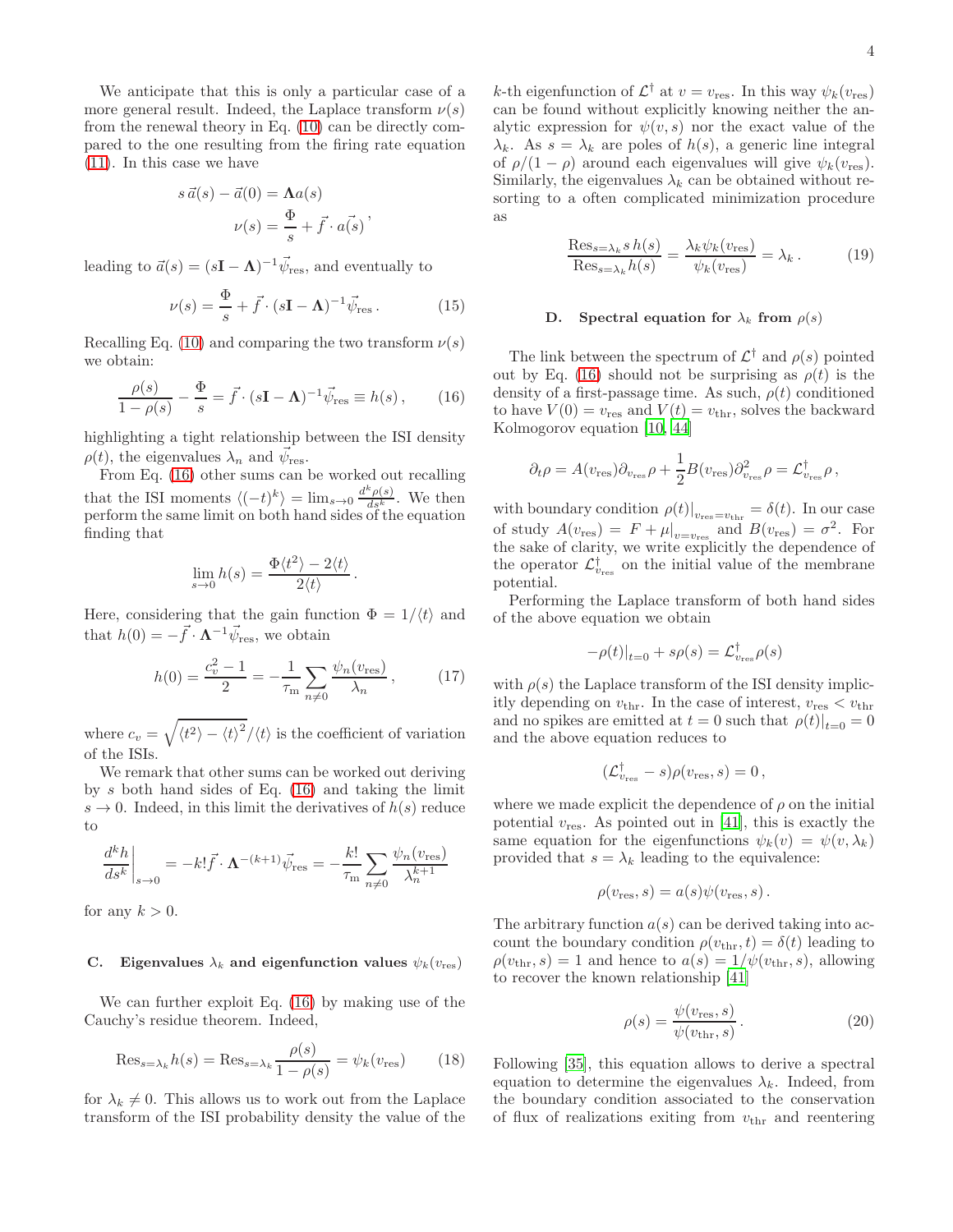in  $v_{\text{res}}$  after the emission of spike, we have  $\psi(v_{\text{res}}, \lambda_k) =$  $\psi(v_{\text{thr}}, \lambda_k)$  [\[20](#page-9-5), [21](#page-10-6), [26\]](#page-10-5). Incorporating this constraint into Eq. [\(20\)](#page-3-1) we eventually have

<span id="page-4-0"></span>
$$
\rho(\lambda_k) = 1 \,, \tag{21}
$$

i.e., yet another way to compute the eigenvalues of the Fokker-Planck operator in Eq. [\(7\)](#page-1-3).

#### E. Normalization factor of eigenfunctions  $\psi_k(v)$

As summarized at the beginning of this Section, the spectral expansion of the population density relies on the assumption that the eigenfunctions  $\psi_k(v)$  and  $\phi_k(v)$  are orthonormal, i.e.,

$$
\langle \psi_n | \phi_m \rangle = \int_{v_{\min}}^{v_{\text{thr}}} \psi_n(v) \phi_m(v) dv = \delta_{nm}.
$$

Such condition is guaranteed by normalizing the generic solution of the equation  $(\mathcal{L}^{\dagger} - \lambda_k)\tilde{\psi}_k = 0$  by a factor  $Z_k$ in order to have  $\psi_k \equiv \tilde{\psi}_k/Z_k$  and

$$
Z_k = \langle \tilde{\psi}_k | \phi_k \rangle = \int_{v_{\rm min}}^{v_{\rm thr}} \tilde{\psi}_k(v) \phi_k(v) dv.
$$

This integral expression requires to know explicitly the eigenfunctions of both  $\mathcal L$  and  $\mathcal L^{\dagger}$ . Not only, even when they are available, a closed form of this integral is difficult to be obtained. Hence, its numerical evaluation is required even when the integration domain is infinite, as usually  $v_{\text{min}} \to \infty$ , eventually making the computation of  $Z_k$  demanding.

Even in this case, a way out to this issue is offered by the residue theorem starting from the knowledge of  $\rho(s)$ . Indeed, inserting Eq.  $(21)$  into Eq.  $(18)$  we have

$$
\text{Res}_{s=\lambda_k} \frac{\tilde{\psi}(v_{\text{res}},s)}{\tilde{\psi}(v_{\text{thr}},s) - \tilde{\psi}(v_{\text{res}},s)} = \psi_k(v_{\text{res}}) = \frac{\tilde{\psi}_k(v_{\text{res}})}{Z_k},
$$

where we took into account that the normalization factor does not depend on  $v$  and thus the equivalence  $\psi(v_{\text{res}}, s)/\psi(v_{\text{thr}}, s) = \psi(v_{\text{res}}, s)/\psi(v_{\text{thr}}, s)$  holds. Putting out from the residue computation the numerator which becomes  $\tilde{\psi}(v_{\text{res}}, s) \to \tilde{\psi}_k(v_{\text{res}})$ , the following expression results

<span id="page-4-2"></span>
$$
\operatorname{Res}_{s=\lambda_k} \frac{1}{\tilde{\psi}(v_{\text{thr}}, s) - \tilde{\psi}(v_{\text{res}}, s)} = \frac{1}{Z_k} \tag{22}
$$

giving the normalization factor as a limit expression without both computing any integral and knowing  $\phi_k(v)$ .

#### F. ISI density transform for notable neuron models

The simplest model is the perfect IF (PIF) neuron in-troduced in [\[18\]](#page-9-16) in which the membrane potential  $V(t)$ 

is a diffusion Wiener process with drift, i.e.,  $F(V) = \mu$ . In this model ISI moments are finite only if  $\mu > 0$ , and the ISI density  $\rho(s)$  is an inverse Gaussian whose Laplace transform is [\[10,](#page-9-14) [11,](#page-9-17) [44\]](#page-10-3)

$$
\rho_{\rm PIF}(s) = \exp\left[\frac{v_{\rm thr} - v_{\rm res}}{\sigma^2} \left(\mu - \sqrt{\mu^2 + 2\sigma^2 s}\right)\right].
$$
 (23)

From this, the first and second moments of the ISI result to be  $\langle t \rangle = 1/\Phi = (v_{\text{thr}} - v_{\text{res}})/\mu$  and  $\langle t^2 \rangle = \sigma^2/(\mu^2 \Phi)$ [\[44\]](#page-10-3).

A generalization of the PIF neuron model is the one in which a reflecting barrier at  $v_{\text{min}} = 0$  is incorporated, allowing to have finite moments of the ISI also for  $\mu \leq 0$ . The model was introduced as a former 'neuromorphic' implementation in VLSI circuits of an IF neuron [\[30\]](#page-10-19). This VLSI IF (VIF) neuron has a closed form of  $\rho(s)$  $|16|$ :

$$
\rho_{\text{VIF}}(s) = \frac{\zeta(s)e^{\xi}}{\zeta(s)\cosh[\zeta(s)] + \xi\sinh[\zeta(s)]}
$$
(24)

with  $\xi = v_{\text{thr}} \mu / \sigma^2$  and  $\zeta(s) = \sqrt{\xi^2 + 2sv_{\text{thr}}/\sigma^2}$ , fixing the reset potential at the reflecting barrier  $v_{\text{res}} = v_{\text{min}} =$ 0.

The standard, and widely used, leaky integrate-andfire (LIF) neuron with  $F(V) = -V/\tau_{\rm m}$  has also a closed form for the Laplace transform of the ISI density [\[9,](#page-9-18) [41\]](#page-10-17):

$$
\rho_{\rm LIF}(s) = \frac{\sqrt{e^{x_{\rm r}}^2} \mathcal{D}_{-s}(-\sqrt{2}x_{\rm r})}{\sqrt{e^{x_{\rm t}}^2} \mathcal{D}_{-s}(-\sqrt{2}x_{\rm t})}
$$
(25)

with  $x_t = (v_{\text{thr}} - \mu \tau_{\text{m}})/\sigma \sqrt{\tau_{\text{m}}}$  and  $x_r = (v_{\text{res}} (\mu \tau_{\text{m}})/\sigma \sqrt{\tau_{\text{m}}}$ .  $\mathcal{D}_{\nu}(z)$  is the parabolic cylinder function solution of the Weber differential equation [\[32\]](#page-10-20).

From Eq. [\(21\)](#page-4-0), the eigenvalues for the PIF neuron result to be [\[35\]](#page-10-18)

<span id="page-4-1"></span>
$$
\lambda_n = -2\pi^2 \frac{\sigma^2}{(v_{\text{thr}} - v_{\text{res}})^2} n^2 + i2\pi \Phi n. \tag{26}
$$

As under strongly drift-dominated regime ( $\mu \gg F(v_{\text{thr}})$  –  $\mu$ ) both LIF and VIF neurons are well approximated by a PIF model, it is not surprising to see that the above expression has been previously worked out in both [\[1](#page-9-6), [20](#page-9-5), [21\]](#page-10-6) and [\[26\]](#page-10-5), respectively. Equation [\(26\)](#page-4-1) can then be exploited as an initial guess of  $\lambda_n$  in order to identify a suited line integral to work out the actual eigevalues from Eq. [\(19\)](#page-3-3). Note that, in the regimes dominated by the current fluctuations  $\sigma$ ,  $\lambda_n$  are no more well approximated by Eq.  $(26)$  as they are real values  $[26, 45]$  $[26, 45]$  $[26, 45]$ .

#### III. LINEAR RESPONSE AS A 'ROSETTA STONE'

#### A. Linear response from spectral expansion

Under the 'extended' mean-field approximation [\[2](#page-9-4)], the drift and diffusion coefficients of the Fokker-Planck equation for a network of coupled spiking neurons are function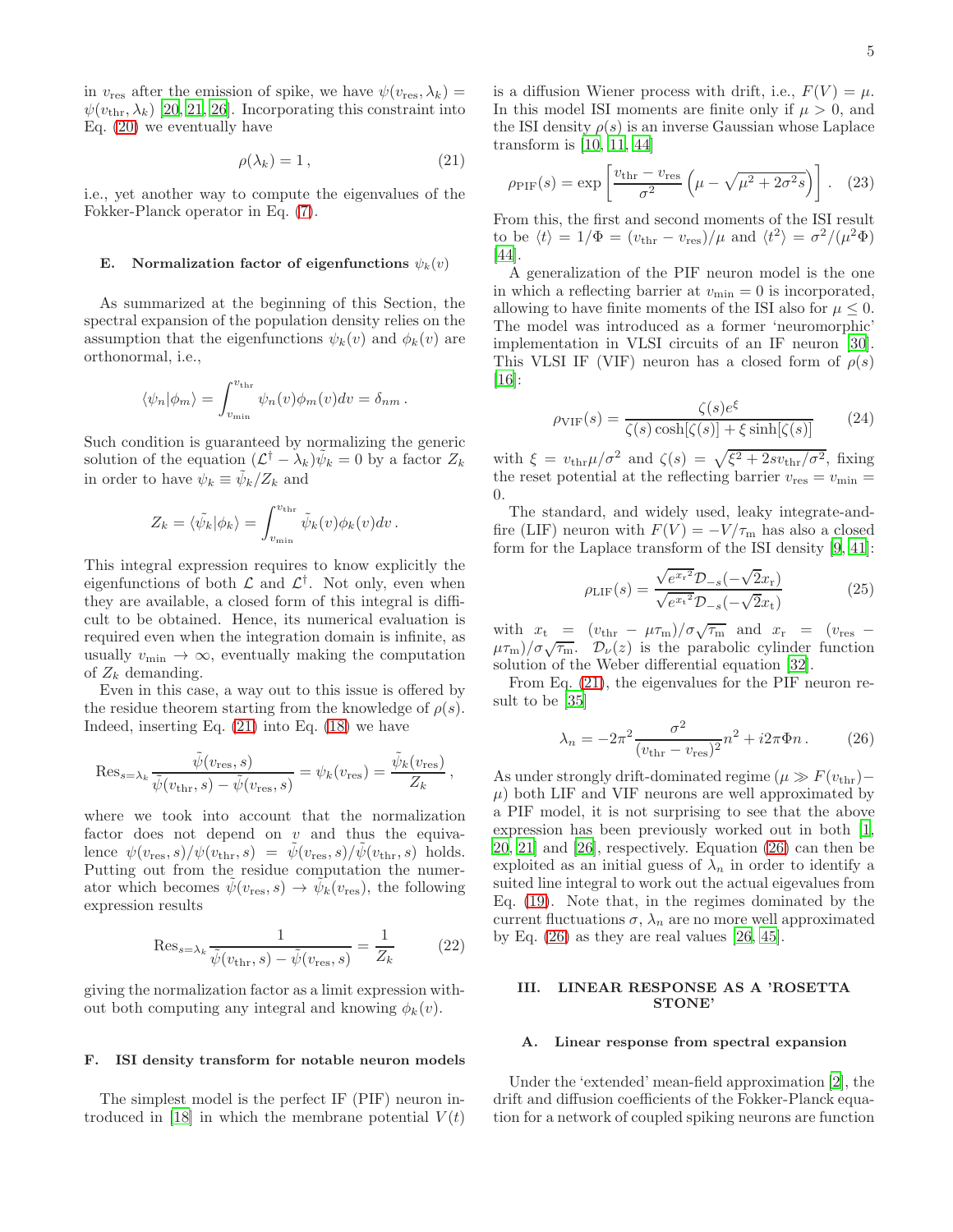of the firing rate  $\nu$ . This because both the infinitesimal mean and variance of the synaptic current depend on the network activity:  $\mu = \mu(\nu)$  and  $\sigma^2 = \sigma^2(\nu)$ . In this general framework the dynamics of the projection coefficients  $a_k(t)$  and of  $\nu(t)$  result to be [\[21,](#page-10-6) [26](#page-10-5)]

$$
\dot{\vec{a}} = (\mathbf{\Lambda} + \mathbf{C}\dot{\nu})\,\vec{a} + \vec{c}\,\dot{\nu} \n\nu = \Phi + \vec{f} \cdot \vec{a}
$$
\n(27)

<span id="page-5-0"></span>where in addition to the coefficients found in Eq. [\(11\)](#page-2-2), the coupling terms between modes are defined as  ${C}_{nm} =$  $\langle \partial_{\nu} \psi_n | \phi_m \rangle$  and  $\{\vec{c}\}_n = \langle \partial_{\nu} \psi_n | \phi_0 \rangle$  for any  $m, n \neq 0$ .

The couplings can in general affect both current moments  $\mu$  and  $\sigma^2$  independently, and perturbations of the input received by the neurons in the network can be a combination of the following changes

$$
\mu(t) = \mu_0 + \epsilon(t)
$$
  

$$
\sigma^2(t) = \sigma_0^2 + \epsilon(t)
$$

In what follows, only the input changes  $\epsilon(t)$  up to the first order are taken into account (i.e.,  $o(\epsilon^2) \simeq 0$ ).

Under this approximation, the Fourier transform of Eq. [\(27\)](#page-5-0) leads to the Fourier transfer function  $H_{\epsilon}(\omega)$  of the firing rate [\[26,](#page-10-5) [27\]](#page-10-16)

<span id="page-5-5"></span>
$$
H_{\epsilon}(\omega) \equiv \frac{\nu(\omega)}{\epsilon(\omega)} = \partial_{\epsilon} \Phi + i\omega \vec{f}(i\omega \mathbf{I} - \mathbf{\Lambda})^{-1} \vec{c}_{\epsilon} , \qquad (28)
$$

where  $\nu(\omega) = \int_{-\infty}^{\infty} \nu(t) e^{-i\omega t} dt$  is the Fourier transform of the firing rate fluctuating around  $\nu_0 = \Phi(\mu_0, \sigma_0)$ ,  $\epsilon(\omega)$  is the same transform for  $\epsilon(t)$  and  $\{\vec{c}_{\epsilon}\}_n = \langle \partial_{\epsilon} \psi_n | \phi_0 \rangle$ . With this notation we generalize the derivatives associated to the input changes as  $d/d\epsilon$ , which eventually should be replaced by either  $d/d\mu$  or  $d/d\sigma^2$ .

#### B. Eigenfunction  $\psi_n$  from Fokker-Planck equation

The same transfer function  $H(\omega)$  can be worked out directly from the Fokker-Planck Eq. [\(5\)](#page-1-1) [\[17\]](#page-9-19), a perturbative approach adopted in the study of spiking neuron networks (see for instance [\[6](#page-9-10), [23\]](#page-10-22)). In networks of LIF neurons for which analytical results can be carried out, we start rescaling the membrane potential V as

<span id="page-5-1"></span>
$$
x = \frac{V - \mu_0}{\sigma_0},\tag{29}
$$

leading to simplify the Fokker-Planck equation [\(5\)](#page-1-1) into:

$$
\partial_t p(x,t) = \partial_x (xp) + \frac{1}{2} \partial_x^2 p \equiv \mathcal{L}_x p \,.
$$

As above,  $\mu_0$  and  $\sigma_0$  do not depend on time and set the fixed point around which perturbations are studied. For the sake of simplicity we set  $\tau_{m} = 1$ . A different unit time can be adopted simply multiplying by  $\tau_{\rm m}$  all the variables like  $\mu_0$ ,  $\sigma_0^2$ ,  $\nu(t)$  and  $\lambda_n$ .

In general, the spectral equation  $(\mathcal{L}_x - \lambda_n)\phi_n = 0$  is a second-order differential equation which can be recast into the general form

<span id="page-5-2"></span>
$$
k_2(x)\frac{d^2\phi_n}{dx^2} + k_1(x)\frac{d\phi_n}{dx} + k_0(\lambda_n)\phi_n = 0
$$
 (30)

where  $\phi_n$  result to be a combination of two fundamental (i.e., independent) solutions  $f_1(x, \lambda_n)$  and  $f_2(x, \lambda_n)$  of the same equation. The coefficients  $a, b$  and  $d$  of the combination are determined by solving a linear system determined by the boundary conditions of the problem (see for instance [\[14\]](#page-9-15)):

$$
\phi_n(x) = \begin{cases} a f_1(x,\lambda) + b f_2(x,\lambda) & x_{\rm r} < x < x_{\rm t} \\ d f_2(x,\lambda) & x < x_{\rm r} \end{cases}
$$

where we arbitrarily impose  $f_2(x, \lambda_n) \to 0$  in the limit  $x \rightarrow x_{\min}$ . The threshold  $x_t$  and the reset  $x_r$  values comes from Eq. [\(29\)](#page-5-1) by setting  $V = v_{\text{thr}}$  and  $V = v_{\text{res}}$ , respectively.

The eigenfunctions  $\psi_n(x) = \psi(x, \lambda_n)$  of the adjoint Fokker-Planck operator  $\mathcal{L}^{\dagger}_{x}$  can be derived from the same fundamental solutions of Eq. [\(30\)](#page-5-2). They rely also on the Wronskian  $W(x) = f_1'(x) f_2(x) - f_1(x) f_2'(x)$  which can be in general expressed as [\[32](#page-10-20)]

<span id="page-5-3"></span>
$$
\mathcal{W}(x) = Ce^{-\int \frac{k_1(x)}{k_2(x)} dx}, \qquad (31)
$$

being a solution of the differential equation  $\mathcal{W}'(x) =$  $-k_1(x)/k_2(x)$  solvable up to a constant factor C. Note that although  $W$  depends on  $f_1$  and  $f_2$  it does not depend on  $\lambda_n$  and for the LIF neuron we have  $\mathcal{W}_{\text{LIF}}(x) = e^{-x^2}$ .

As mentioned above, to derive the adjoint eigenfunctions two boundary conditions must be taken into account: i)  $\psi_n(x_r) = \psi_n(x_r)$  and ii)  $\psi_n(x)$  must be smooth on all the domain of  $x$  [\[20,](#page-9-5) [21,](#page-10-6) [26\]](#page-10-5). With these conditions the adjoint eigenfunctions are in general

<span id="page-5-4"></span>
$$
\psi_n(x) = \psi(x, \lambda_n) = \frac{f_2(x, \lambda_n)}{Z_n \mathcal{W}(x)},
$$
\n(32)

being it a solution of the spectral equation  $(\mathcal{L}_x^{\dagger} - \lambda_n)\psi_n =$ 0 if Eq. [\(31\)](#page-5-3) is also taken into account [\[14](#page-9-15)]. The normalization factor  $Z_n$  is the same as the Eq. [\(22\)](#page-4-2).

#### C. Linear response from Fokker-Planck equation

To derive a closed formula for the transfer function  $H_{\epsilon}(\omega)$  directly from the Fokker-Planck equation we follow the perturbative approach exploited in [\[7](#page-9-3), [37](#page-10-10)] to the study of IF neuron networks. In this framework Eq. [\(5\)](#page-1-1) with the standardized variable  $x$  can be decomposed by developing in Taylor series the probability density

$$
p(x,t) = \phi_0(x) + \epsilon(t)p_1(x) + o(\epsilon^2).
$$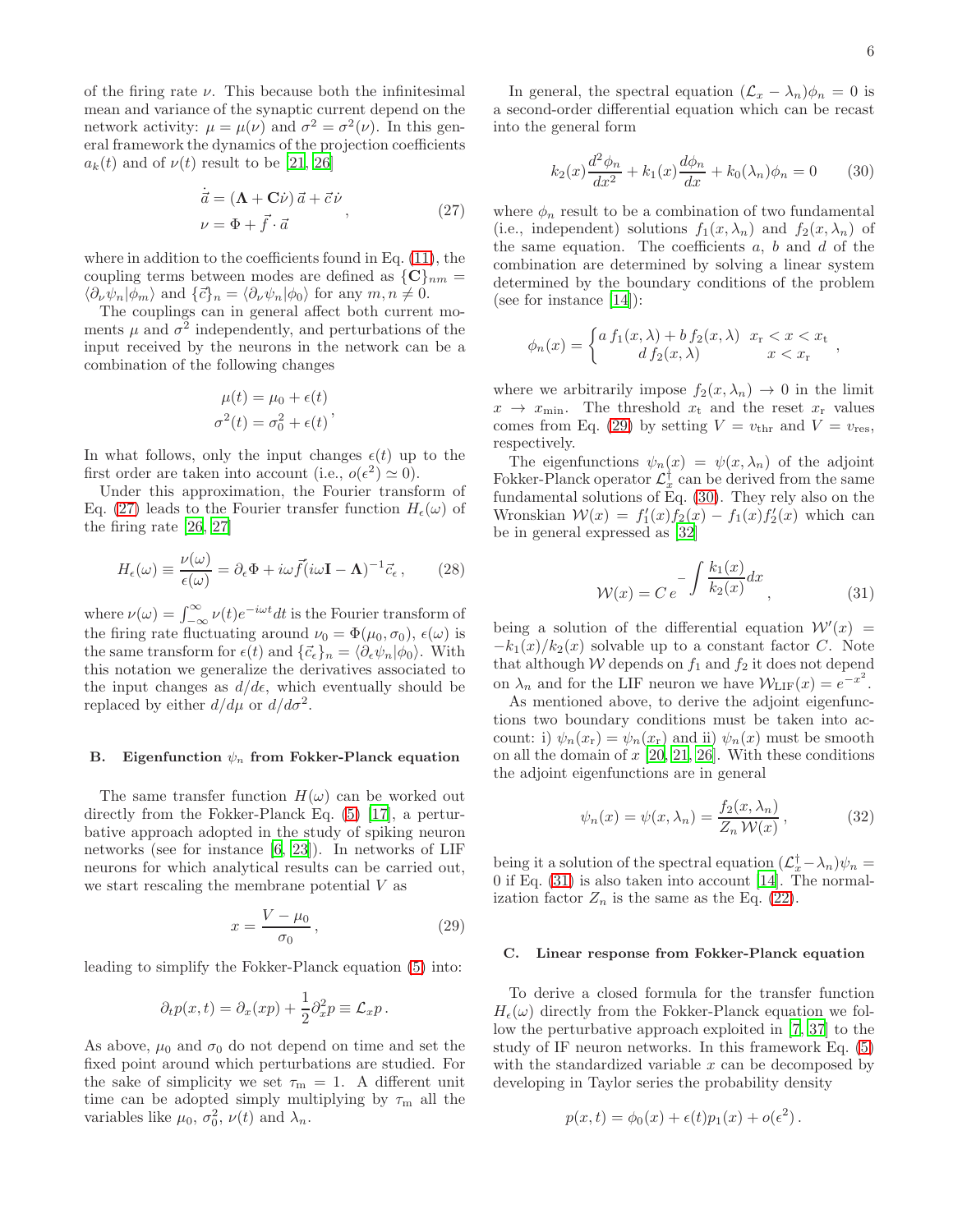The eigenfunction  $\phi_0$  is the stationary probability density when the input current has moment  $\mu_0$  and  $\sigma_0$ . As a consequence, the firing rate  $\nu(t)$  is

$$
\nu(t) = \Phi + \frac{1}{2\sigma_0} p'_1(x_t) \epsilon(t) + o(\epsilon^2),
$$

from which the transfer function we are looking for results to be

<span id="page-6-5"></span>
$$
H_{\epsilon}^{(P)}(\omega) = \frac{\nu(\omega)}{\epsilon(\omega)} = \frac{p_1'(x_{\mathrm{t}})}{2\sigma_0}.
$$
 (33)

Note that the factor  $1/\sigma_0$  comes from having adopted x as state variable, and due to this  $\partial_v = 1/\sigma_0 \partial_x$ .

Considering that also the operator  $\mathcal{L}_x$  depends on  $\epsilon$  we can write it as  $\mathcal{L}_x = \mathcal{L}_{x0} + \epsilon(t)\mathcal{L}_{x1} + o(\epsilon^2)$  leading to

$$
\epsilon p_1 = \mathcal{L}_{x0}\phi_0 + (\mathcal{L}_{x0}p_1 + \mathcal{L}_{x1}\phi_0)\epsilon + o(\epsilon^2)
$$
  
\n
$$
\simeq (\mathcal{L}_{x0}p_1 + \mathcal{L}_{x1}\phi_0)\epsilon
$$

The Laplace transform of both hand side of this equation affects only  $\epsilon(t)$ , leading to the disappearance of its transform  $\epsilon(s)$ :

<span id="page-6-0"></span>
$$
sp_1(x) = \mathcal{L}_{x0}p_1(x) + F_0(x) \tag{34}
$$

with  $F_0(x) = \mathcal{L}_{x1}\phi_0$ . As in [\[7](#page-9-3)], from this equation  $p_1(x)$ can be derived as the sum of two solutions: the homogeneous equation  $(\mathcal{L}_{x0} - s)p_1 = 0$ , which is the same as our usual spectral equation with  $s = \lambda_n$ , and a particular solution  $Q(x, s)$  to be determined:

$$
p_1(x) = \begin{cases} a f_1(x) + b f_2(x) + Q(x) & x_{\rm r} < x < x_{\rm t} \\ d f_2(x) + Q(x) & x < x_{\rm r} \end{cases}.
$$

For the sake of clarity, the dependency on s here is implicit. As in the above derivation, the usual boundary conditions lead to a system of linear equations in  $a, b$ and d to be solved. After some algebra and referring to Eq. [\(32\)](#page-5-4) (see Appendix [A](#page-8-0) for details), we found that:

<span id="page-6-1"></span>
$$
p'_{1}(x_{t}) = \frac{\frac{\mathcal{W}_{Q,f_{2}}(x_{t})}{\mathcal{W}(x_{t})Z} - \frac{\mathcal{W}_{\Delta Q,f_{2}}(x_{r})}{\mathcal{W}(x_{r})Z}}{\psi(x_{t}) - \psi(x_{r})}
$$
(35)

where the Wronskian  $W(x)$  is from Eq. [\(31\)](#page-5-3),  $\Delta Q(x) =$  $\lim_{\delta \to 0} Q(x+|\delta|) - Q(x-|\delta|)$  and  $\mathcal{W}_{f,g}(x) = f'(x)g(x)$  $f(x)g'(x)$ . We remark that this formula is valid in general for any IF neuron model. Besides it depends only on the particular solution  $Q(x)$  and on the eigenfunction  $\psi$ , as from Eq. [\(32\)](#page-5-4)  $f_2(x) = \psi(x) Z W(x)$  with  $Z(s) =$  $Z_n|_{\lambda_n=s}$ . As above all these function implicitly depend also on s and then on the eigenvalues if  $s = \lambda_n$ .

## D. Matching the transfer functions to derive  $c_{n0}$

Focusing now on the specific case of the LIF neuron and considering an input change affecting only the drift

 $\mu$ , we have  $F_0(x) = -\phi'_0(x)/\sigma_0$ . The related particular solution of Eq. [\(34\)](#page-6-0) can be verified to be [\[7](#page-9-3)]

$$
Q_{\mu}(x,s) = -\frac{\phi_0'(x)}{\sigma_0(s+1)}.
$$

Recalling that  $\nu_0 = \Phi = -\phi'_0(x_t)/2$ , we remark that  $Q_{\mu}(x_t, s) = 2\nu_0/[\sigma_0(s+1)]$  highlighting the direct link between  $Q(x)$  and the flux of realizations  $S_{\phi_0}(x)$  under stationary condition. Making use of all this information in Eq. [\(35\)](#page-6-1) (see Appendix [B](#page-8-1) for details), we can derive  $p'_1$  and hence from Eq. [\(28\)](#page-5-5), the transfer function of the modulated drift  $\mu(t)$  of the input current

<span id="page-6-2"></span>
$$
H_{\mu}^{(P)}(s) = \frac{\nu_0}{\sigma_0(s+1)} \frac{\partial_x \psi(x_t, s) - \partial_x \psi(x_r, s)}{\psi(x_t, s) - \psi(x_r, s)}.
$$
 (36)

With a similar derivation detailed in Appendix [B,](#page-8-1) the transfer function of the perturbations to the variance  $\sigma^2(t)$  result to be

<span id="page-6-3"></span>
$$
H_{\sigma}^{(P)}(s) = \frac{\nu_0}{2\sigma_0^2(s+2)} \left(2 - \frac{x_t \partial_x \psi(x_t, s) - x_r \partial_x \psi(x_r, s)}{\psi(x_r, s) - \psi(x_r, s)}\right)
$$
(37)

As under the mean-field approximation we know that both the mean and the variance of the input current depend on the firing rate  $\nu$ , from these expressions the rateto-rate transfer function  $H_{\nu}(s)$  can be eventually carried out:

$$
H_{\nu}(s) = H_{\mu}(s)\frac{d\mu}{d\nu} + H_{\sigma}(s)\frac{d\sigma^2}{d\nu}
$$

We conclude deriving an expression for the coupling coefficients between nonstationary and stationary modes  $c_{n0}^{(\epsilon)} = {\vec{c}_{\epsilon}}_n$  found in Eqs. [\(27\)](#page-5-0) and [\(28\)](#page-5-5). To this purpose we note that the transfer function  $H_{\epsilon}(s)$  (where  $s = i\omega$ ) derived with the spectral expansion approach, can give

$$
\operatorname{Res}_{s=\lambda_k} H_{\epsilon}(s) = \lambda_n c_{n0}^{(\epsilon)}.
$$

Due to the equivalence between this  $H_{\epsilon}(s)$  and  $H_{\epsilon}^{(P)}(s)$ from the above perturbative approach, we can carry out an explicit expression for the coupling coefficients as

$$
c_{n0}^{(\epsilon)} = \frac{1}{\lambda_n} \text{Res}_{s=\lambda_k} H_{\epsilon}^{(P)}(s) .
$$

To compute the residues from Eqs. [\(36\)](#page-6-2) and [\(37\)](#page-6-3), we point out that the spectral equation Eq. [\(21\)](#page-4-0) can be expressed directly in terms of adjoint eigenfunction:  $\psi(v_{\text{res}}, \lambda_k) = \psi(v_{\text{thr}}, \lambda_k)$ . From this we have

$$
\operatorname{Res}_{s=\lambda_k} \frac{1}{\psi(\nu_{\text{thr}}, \lambda_k) - \psi(\nu_{\text{res}}, \lambda_k)} = 1,
$$

which straightforwardly leads to

<span id="page-6-4"></span>
$$
c_{n0}^{(\mu)} = \frac{\nu_0}{\sigma_0 \lambda_n (\lambda_n + 1)} \left( \psi_n'(x_t) - \psi_n'(x_r) \right) \tag{38}
$$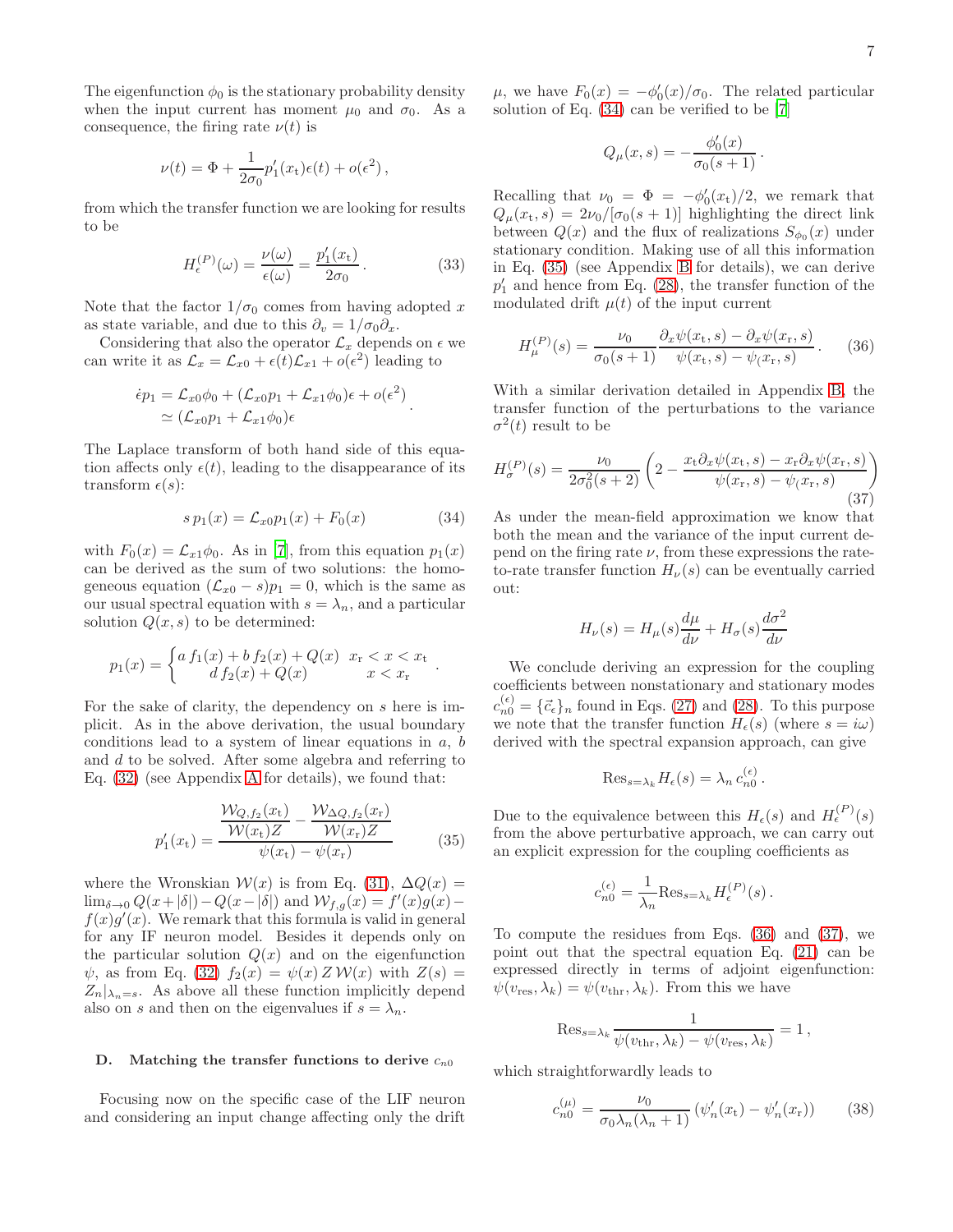and to

<span id="page-7-0"></span>
$$
c_{n0}^{(\sigma)} = -\frac{\nu_0}{2\sigma_0^2 \lambda_n (\lambda_n + 2)} (x_{\rm t} \psi_n'(x_{\rm t}) - x_{\rm r} \psi_n'(x_{\rm r})) \ . \tag{39}
$$

Remarkably, as for the LIF neuron we have

$$
\psi_n(x) = \frac{e^{x^2/2}}{Z_n} \mathcal{D}_{-\lambda_n}(-\sqrt{2}x), \qquad (40)
$$

once we known the eigenvalues  $\lambda_n$ , the expressions for both  $c_{n0}^{(\mu)}$  and  $c_{n0}^{(\sigma)}$  are closed formulas, not requiring any integral on the  $x$ -domain. Finally, recalling the dependence on  $\nu$  of the moments of synaptic current in Eq. [\(3\)](#page-0-2), the coupling coefficients in the firing rate equation Eq. [\(27\)](#page-5-0) are

$$
c_{n0} = \langle \partial_{\nu} \psi_n | \phi_0 \rangle
$$
  
=  $\frac{d\mu}{d\nu} c_{n0}^{(\mu)} + \frac{d\sigma^2}{d\nu} c_{n0}^{(\sigma)}$ , (41)  
=  $\tau_{m} K J \left( c_{n0}^{(\mu)} + J(1 + \Delta^2) c_{n0}^{(\sigma)} \right)$ 

<span id="page-7-1"></span>where we reintroduced explicitly  $\tau_{\rm m}$ .

#### IV. CONCLUSION

Here, by carrying out and pairing the dynamics of the firing rate  $\nu(t)$  derived from two different approaches, we found novel analytic expressions for the coefficients underlying the spectral expansion of the population density  $p(v, t)$ . In the case of an uncoupled set of spiking neurons, we used the renewal theory in combination with the spectral expansion approach by pairing the relaxation dynamics of  $\nu(t)$  – part of our 'Rosetta stone' – eventually obtaining sums of series in closed form. More specifically, we uncovered a new expression of the current-torate gain function  $\Phi(\mu, \sigma)$  in Eq. [\(14\)](#page-2-5) as series of the adjoint eigenfunctions evaluated at the reset potential  $\psi_n(v_{\text{res}})$ . We also found a tight relationship between the moments of the ISI distribution and a suited combination of the  $\psi_n(v_{\text{res}})$  and the eigenvalues  $\lambda_n$  of the Fokker-Planck operator. We remark that all these findings are model-independent highlighting the descriptive power of the spectral expansion and further extending recent results reported in [\[35\]](#page-10-18).

From the same side of our Rosetta stone, we found an alternative way to compute both  $\psi_n(v_{\text{res}})$  and  $\lambda_n$ . Indeed, relying on the residue theorem, Eqs. [\(18\)](#page-3-2) and [\(19\)](#page-3-3) show how to obtain from the Laplace transform  $\rho(s)$  of the ISI density both these coefficients. Notably, these equations provide a great advantage in practical terms to estimate numerically the eigenvalues  $\lambda_n$  even when their analytic expressions are not available. This is due to the fact that usually eigenvalues results from the numerical search of the roots of the spectral equation [\(21\)](#page-4-0) [\[26,](#page-10-5) [35](#page-10-18)], or of the zeros of numerically derived functions [\[4,](#page-9-13) [34](#page-10-23)]. Evaluating residues instead requires computation of a limit or of a line integral around the border of a domain centered around some rough guess for  $\lambda_n$ . The expected computational advantages resulting from this residue-based approach can pave the way to effective implementations of the spectral expansion formalism in the numerical integration of the network dynamics of spiking neurons.

For the specific case of LIF neurons, we also derived additional analytic expressions for the coupling coefficients  $c_{n0}$  involved in the evaluation of both the out-ofequilibrium dynamics and the critical points of coupled networks via the firing rate equation [\(27\)](#page-5-0). Here we resorted to the linear response to a small perturbation of the input as the other side of our Rosetta stone. Pairing the perturbative response carried out from the spectral expansion approach and directly from the Fokker-Planck equation, we finally obtained Eqs. [\(38\)](#page-6-4) and [\(39\)](#page-7-0). These expressions for  $c_{n0}$  result to involve only the eigenfunctions at the reset potential  $\psi_n(v_{\text{res}})$  and the eigenvalues  $\lambda_n$ . These coefficients in turn appear to be tightly linked in Eq. [\(16\)](#page-3-0) to the ISI density  $\rho(t)$  of isolated cells. In other words the coupling coefficients are the expression of a single-neuron feature valid under stationary condition, rather than being a direct function of the synaptic efficacy J. Although this may appear as a contradiction, we remark that in Eq. [\(41\)](#page-7-1) these single-neuron features in  $c_{n0}^{(\epsilon)}$  mainly play a modulatory role of the synaptic coupling  $KJ$ , which is fully taken into account in the meanfield expressions for the current moments  $\mu(\nu)$  and  $\sigma^2(\nu)$ .

In the framework of the spectral expansion of  $p(v, t)$ , approximated expressions for  $c_{n0}^{(\mu)}$  has been previously derived in [\[21](#page-10-6)], finding

$$
c_{n0}(\mu) \simeq \frac{\nu_0}{\lambda_n + 1} C(\mu)
$$

for networks of LIF neurons working in drift-dominated regime  $(\mu \tau_{\rm m} > v_{\rm thr})$  and with small synaptic noise  $(x_t \gg 1)$ . This is perfectly compatible with what we derived here and reported in Eq. [\(38\)](#page-6-4), provided that  $C(\mu) = (\psi'_n(x_t) - \psi'_n(x_r)) / (\sigma_0 \lambda_n)$ . Note that our result has a more general applicability being valid also under subthreshold noise-dominated regime  $(\mu \tau_m < v_{\text{thr}})$ . Another expression for  $c_{n0}^{(\mu)}$  has been recently presented also in [\[35\]](#page-10-18). In this case the spectral expansion approach targeted the refractory density, leading to obtain for a network of renewal neurons with Poissonian ISIs and a refractory period  $\tau_0$ , the following expression

$$
c_{n0}(\mu) = \frac{\partial_{\mu} \Phi}{\lambda_n + (1 - \tau_0 \lambda_n) \nu_0} \xrightarrow[\tau_0 \to 0]{} \frac{\partial_{\mu} \Phi}{\lambda_n + \nu_0}
$$

.

This equation appears to be qualitatively different from our Eq. [\(38\)](#page-6-4). A possible explanation of such disagreement on one hand may reside in the fact that LIF neurons are not Poissonian processes. On the other hand, this might highlight a qualitative difference in the population dynamics described by the refractory density approach compared to the classical one focused on the evolution of the membrane potential density.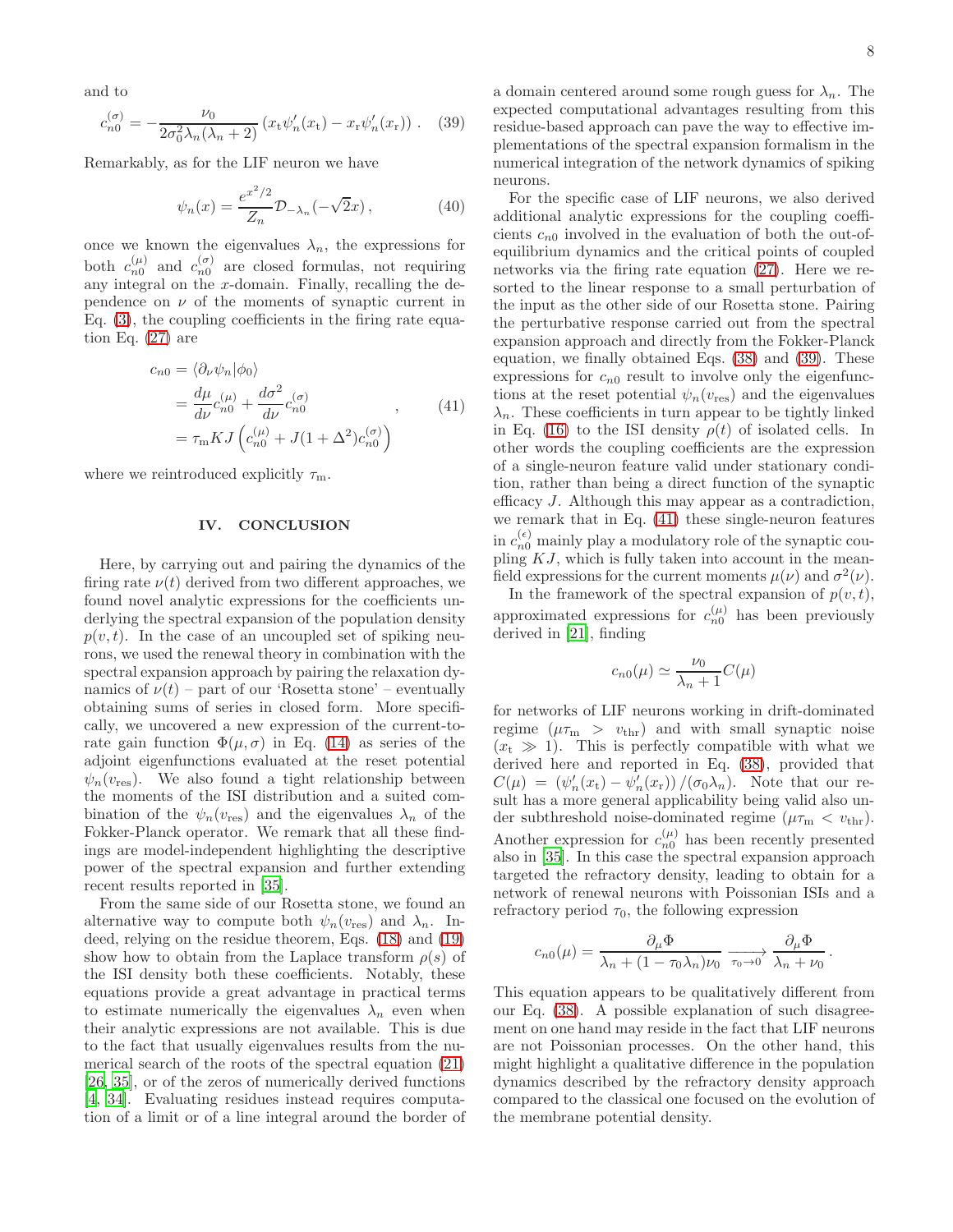Note that, our derivation of the coupling terms  $c_{n0}$ for LIF neurons can in principle be applied to other IF neuron models. We expect in this case qualitatively similar results, confirming that the ISI density-based coefficients  $c_{n0}^{(\epsilon)}$  eventually modulate the system response with strength proportional to KJ. We also draw the reader attention to the fact that here we did not report any expression for the coupling coefficients  $C_{nm}$  between nonstationary modes  $(n, m \neq 0)$ . They are involved in the nonlinear response of the neuronal network playing a role when the time derivative  $\dot{\nu}$  of the firing rate is relatively large and the density  $p(v, t)$  is significantly different from the stationary one  $(\phi_0)$  [\[26\]](#page-10-5). Provided that such constraints are not violated, the network dynamics can be fully described by taking into account the only coefficients of the spectral expansion we studied, even when the firing rate is driven outside equilibrium [\[4](#page-9-13), [28](#page-10-24)].

Regarding the applicability to the out-of-equilibrium dynamics, we further point out that all the mentioned coefficients depend on the infinitesimal moments  $\mu$  and  $\sigma$  of the synaptic current. This means that under the extended mean-field approximation that leads to Eq. [\(3\)](#page-0-2), all the coefficients depend from time to time on the activity  $\nu(t)$  of the network. Here  $\mu$  and  $\sigma$  must be interpreted as parameters. Indeed, it is true that our Rosetta stone approach allowed us to carry out these spectral expansion coefficients from the quasi-equilibrium dynamics (linear response and relaxation in uncoupled sets), i.e., considering  $\mu$  and  $\sigma$  as fixed. Nonetheless, for a given  $\mu$  and  $\sigma$  they contribute to faithful represent a snapshot of the moving basis  $\{\ket{\phi_n}\}_{n\in\mathbb{Z}}$  onto which the density  $p(v, t)$  is projected. The basis moves as the drift and diffusion terms in the Fokker-Planck equation [\(5\)](#page-1-1) vary describing

.

a sequence of stochastic processes (i.e., the membrane potentials of the neurons) locally homogeneous in time. We believe this is an important point to stress. Starting from the linearizable (quasi-equilibrium) dynamics of spiking neuron networks, the spectral expansion coefficients can be derived paving the way to describe the same system outside equilibrium.

#### <span id="page-8-0"></span>Appendix A: Derivation of Eq. [\(35\)](#page-6-1)

To derive the formula for the perturbation of the density  $p_1(x_t)$  we need first to find the following coefficients  $a, b$  and  $d$ :

$$
p_1(x) = \begin{cases} a f_1(x) + b f_2(x) + Q(x) & x_{\rm r} < x < x_{\rm t} \\ d f_2(x) + Q(x) & x < x_{\rm r} \end{cases}
$$

They can be evaluated by taking into account the boundary conditions of the Fokker-Planck equation:

$$
af_1(x_t) + bf_2(x_t) = -Q(x_t)
$$
  
\n
$$
a[f'_1(x_t) - f'_1(x_r)] +
$$
  
\n
$$
b[f'_2(x_t) - f'_2(x_r)] + d f'_2(x_r) = \Delta Q'(x_r) - Q'(x_t)
$$
  
\n
$$
a f_1(x_r) + b f_2(x_r) - d f_2(x_r) = -\Delta Q(x_r)
$$
  
\nWe note that the homogeneous system is equivalent to

the eigenfunction problem. Indeed, the setting of the associated determinant to zero gives back the spectral equation, i.e. the boundary condition  $\psi_n(x_r) = \psi_n(x_r)$ , for the eigenvalues  $\lambda_n$  [\[14\]](#page-9-15). Solving the above system we have

$$
a = \frac{Q(x_t)f_2(x_r)f_2'(x_t) - f_2(x_t)\left[\Delta Q(x_r)f_2'(x_r) + f_2(x_r)\left(Q'(x_t) - \Delta Q'(x_t)\right)\right]}{\mathcal{W}(x_t)f_2(x_r) - \mathcal{W}(x_r)f_2(x_t)}
$$

and

$$
b = -\frac{f_2(x_r)\left[Q(x_r)\left(f'_1(x_r) - f'_1(x_t)\right) + f_1(x_t)\left(Q'(x_t) - \Delta Q'(x_r)\right)\right] + f'_2(x_t)\left[\Delta Q(x_r)f_1(x_t) - Q(x_t)f_1(x_r)\right]}{\mathcal{W}(x_t)f_2(x_r) - \mathcal{W}(x_r)f_2(x_t)}.
$$

Г

These coefficients determine  $p_1(x)$  in the domain of interest  $(x > x_r)$ , this is why we do not report the expression for d. Evaluating the derivative  $p'_1(x_t)$  of the above density perturbation at the threshold potential eventually leads to Eq.  $(35)$ .

# <span id="page-8-1"></span>Appendix B: Derivation of the transfer function  $H_{\epsilon}^{(P)}$

From Eq.  $(33)$  we know that the generic transfer function  $H_{\epsilon}^{(P)}$  is proportional to  $p_1'(x_t)$  given by Eq. [\(35\)](#page-6-1),

whose derivation has been detailed in the previous Appendix. Starting from this, here we provide the key steps needed to obtain the explicit expressions for  $H_{\epsilon}^{(P)}$  reported in Eqs. [\(36\)](#page-6-2) and [\(37\)](#page-6-3) for the specific case of the standard LIF neuron model. If the input modulation involves only the mean  $\mu$ ,  $Q_{\mu}(x) \propto \phi'_0(x)$ . As in the main text, here we assume an implicit dependence on s. Remembering that  $\mathcal{L}_{x0}\phi_0 = \partial_x(x\phi_0) + \frac{1}{2}\partial_x^2\phi_0 = 0$  we can write

$$
Q'_{\mu}(x) = -2x Q_{\mu}(x) - 2\phi_0(x) = \frac{\mathcal{W}'(x)}{\mathcal{W}(x)} Q_{\mu}(x) - 2\phi_0(x) ,
$$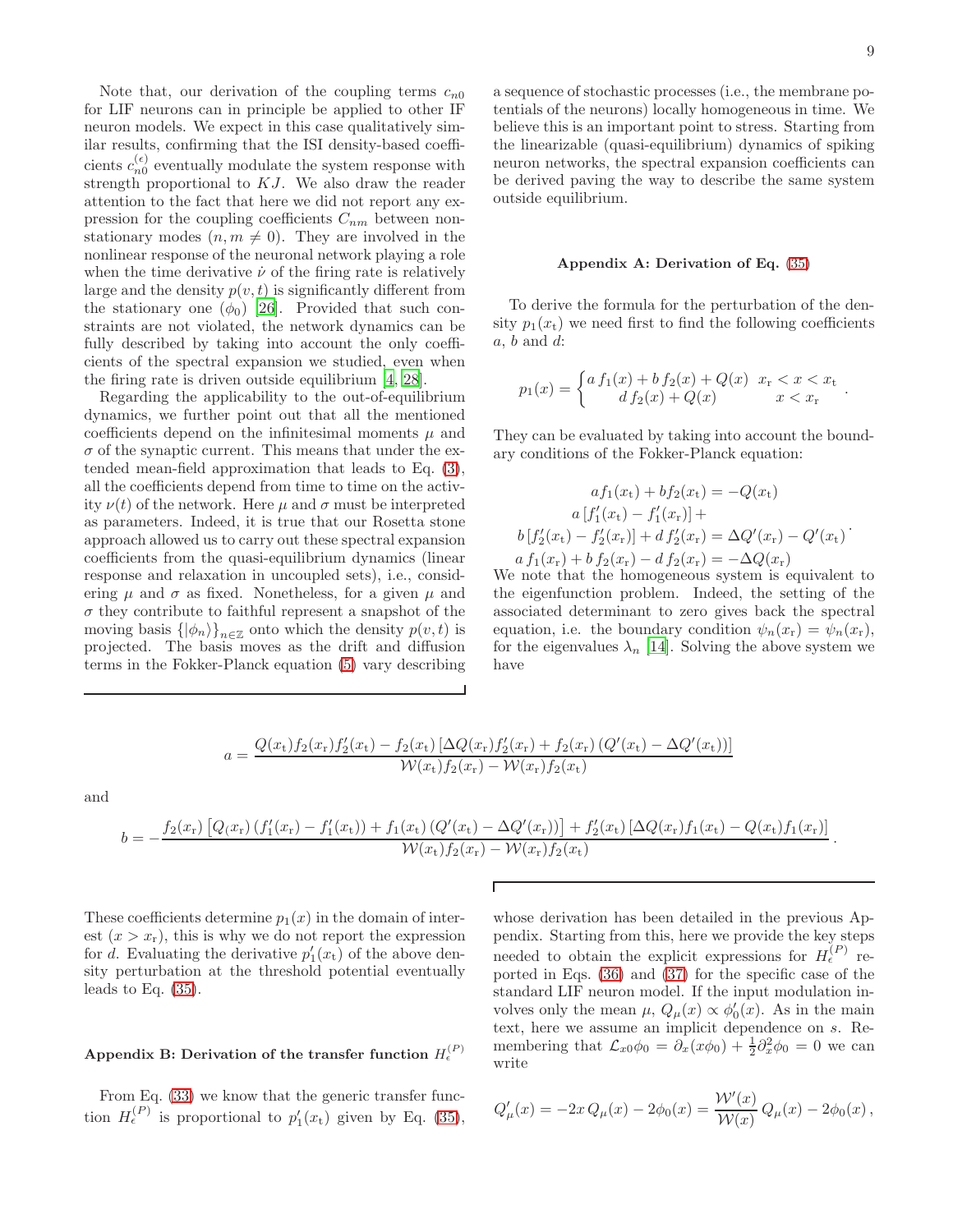where we taken into account that from Eq. [\(31\)](#page-5-3) the Wronskian for the LIF neuron reduces to the differential equation  $W'(x) = -2x W(x)$ . The first term of the numerator in Eq. [\(35\)](#page-6-1) then reduces to

$$
\frac{\mathcal{W}_{Q,f_2}(x_t)}{\mathcal{W}(x_t)Z} = \frac{Q'_{\mu}f_2 - Q_{\mu}f_2}{\mathcal{W}Z}\Big|_{x=x_t}
$$
  
=  $-\frac{Q_{\mu}}{Z} \left( -\frac{\mathcal{W}'f_2}{\mathcal{W}^2} + \frac{f'_2}{\mathcal{W}} \right) - 2\phi_0 \frac{f_2}{\mathcal{W}Z}\Big|_{x=x_t}$   
=  $-(Q_{\mu} + 2\phi_0) \psi'\Big|_{x=x_t}$   
=  $-Q_{\mu}(x_t)\psi'(x_t)$ 

where we used Eq. [\(32\)](#page-5-4) replacing  $\lambda_n$  with s and defining  $Z(s) = Z_n |_{\lambda_n = s}$ , and we took into account the boundary condition  $\phi_0(x_t) = 0$ . The same can be done with the other term  $W_{\Delta Q,f_2}(x_r)/W(x_r)Z$  by taking into account the other boundary condition about the flux conservation,  $Q(x_t) = \Delta Q(x_r)$ , eventually leading to rewrite Eq.  $(35)$  as

$$
p'_1(x_t) = -Q_{\mu}(x_t) \frac{\psi'(x_t) - \psi'(x_r)}{\psi(x_t) - \psi(x_r)}
$$

.

- <span id="page-9-6"></span>[1] Larry F Abbott and Carl van Vreeswijk. Asynchronous states in networks of pulse-coupled oscillators. *Phys. Rev. E*, 48(2):1483–1490, 1993.
- <span id="page-9-4"></span>[2] Daniel J Amit and Nicolas Brunel. Model of global spontaneous activity and local structured activity during delay periods in the cerebral cortex. *Cereb. Cortex*, 7(3):237–52, 1997.
- <span id="page-9-2"></span>[3] Daniel J Amit and Misha Tsodyks. Quantitative study of attractor neural network retrieving at low spike rates: I. substrate—spikes, rates and neuronal gain. *Network*, 2(3):259–273, 1991.
- <span id="page-9-13"></span>[4] Moritz Augustin, Josef Ladenbauer, Fabian Baumann, and Klaus Obermayer. Low-dimensional spike rate models derived from networks of adaptive integrate-and-fire neurons: Comparison and implementation. *PLoS Comput. Biol.*, 13(6):e1005545, 2017.
- <span id="page-9-11"></span>[5] Nicolas Brunel. Dynamics of sparsely connected networks of excitatory and inhibitory spiking neurons. *J. Comput. Neurosci.*, 8(3):183–208, 2000.
- <span id="page-9-10"></span>[6] Nicolas Brunel, Frances S Chance, Nicolas Fourcaud, and Larry F Abbott. Effects of synaptic noise and filtering on the frequency response of spiking neurons. *Phys. Rev. Lett.*, 86(10):2186–9, 2001.
- <span id="page-9-3"></span>[7] Nicolas Brunel and Vincent Hakim. Fast global oscillations in networks of integrate-and-fire neurons with low firing rates. *Neural Comput.*, 11(7):1621–1671, 1999.
- <span id="page-9-8"></span>[8] David Cai, Louis Tao, Michael Shelley, and David W McLaughlin. An effective kinetic representation of fluctuation-driven neuronal networks with application to simple and complex cells in visual cortex. *Proc. Natl. Acad. Sci. USA*, 101(20):7757–62, 2004.
- <span id="page-9-18"></span>[9] R M Capocelli and Luigi M Ricciardi. Diffusion approximation and first passage time problem for a model neu-

Analogous results hold whenever the particular solution is proportional to the derivative of the stationary eigenfunction.

In the case of a changing variance  $\sigma^2$  of the input current, the forcing term is  $F_0(t) = \frac{\nu_1(t)}{\sigma_0^2} \phi_0''$ . The particular solution is then

$$
Q^{\sigma}(x) = K(s)\phi_0''(x) = \frac{\gamma(s)}{2(s+2)}\phi_0''(x).
$$

Using the stationary equation  $\mathcal{L}_{x0}\phi_0 = 0$ , we have that

$$
\partial_x^3 \phi_0 = \left(-2x \partial_x^2 - 4\partial_x\right) \phi_0 = (4x^2 - 4)\phi'_0.
$$

By making use of these expressions in Eq. [\(35\)](#page-6-1), we eventually obtain for the first term of the numerator

$$
\frac{\mathcal{W}_{Q,f_2}(x)}{\mathcal{W}(x)Z} = \frac{K\phi'_0}{\mathcal{W}Z} \left(-4f_2 + 2x(2xf_2 + f'_2)\right).
$$

As above, the differential definition of  $W$  and Eq. [\(32\)](#page-5-4) lead us to derive the results presented in the main text. Note that, in order to obtain the transfer function  $H_{\epsilon}^{(P)}$ the complete definition of the variation of the firing rate is  $\nu_1 = -\frac{1}{2}p'_1(x)$ .

ron. *Kybernetik*, 8(6):214–23, 1971.

- <span id="page-9-14"></span>[10] D R Cox and H D Miller. *The theory of stochastic processes*. Chapman and Hall/CRC, 1977.
- <span id="page-9-17"></span>[11] D A Darling and Arnold Siegert. The first passage problem for a continuous Markov process. *Ann. Math. Stat.*, 24(4):624–639, 1953.
- <span id="page-9-9"></span>[12] Marc de Kamps. A simple and stable numerical solution for the population density equation. *Neural Comput.*, 15(9):2129–46, 2003.
- <span id="page-9-1"></span>[13] Javier DeFelipe, Lidia Alonso-Nanclares, and Jon I Arellano. Microstructure of the neocortex: comparative aspects. *J. Neurocytol.*, 31(3-5):299–316, 2002.
- <span id="page-9-15"></span>[14] Taşkın Deniz and Stefan Rotter. Solving the twodimensional Fokker-Planck equation for strongly correlated neurons. *Phys. Rev. E*, 95(1-1):012412, 2017.
- <span id="page-9-12"></span>[15] Ronald F Fox. Stochastic resonance in a double well. *Phys. Rev. A*, 39(8):4148–4153, 1989.
- <span id="page-9-7"></span>[16] Stefano Fusi and Maurizio Mattia. Collective behavior of networks with linear (VLSI) integrate-and-fire neurons. *Neural Comput.*, 11(3):633–52, 1999.
- <span id="page-9-19"></span>[17] Luca Gammaitoni, Peter Hänggi, Peter Jung, and Fabio Marchesoni. Stochastic resonance. *Rev. Mod. Phys.*, 70(1):223–287, 1998.
- <span id="page-9-16"></span>[18] George L Gerstein and Benoit Mandelbrot. Random walk models for the spike activity of a single neuron. *Biophys. J.*, 4(1):41–68, 1964.
- <span id="page-9-0"></span>[19] Wulfram Gerstner, Werner M. Kistler, Richard Naud, and Liam Paninski. *Neuronal dynamics: From single neurons to networks and models of cognition*. Cambridge University Press, 2014.
- <span id="page-9-5"></span>[20] Bruce W Knight. Dynamics of encoding in neuron populations: some general mathematical features. *Neural Comput.*, 12(3):473–518, 2000.